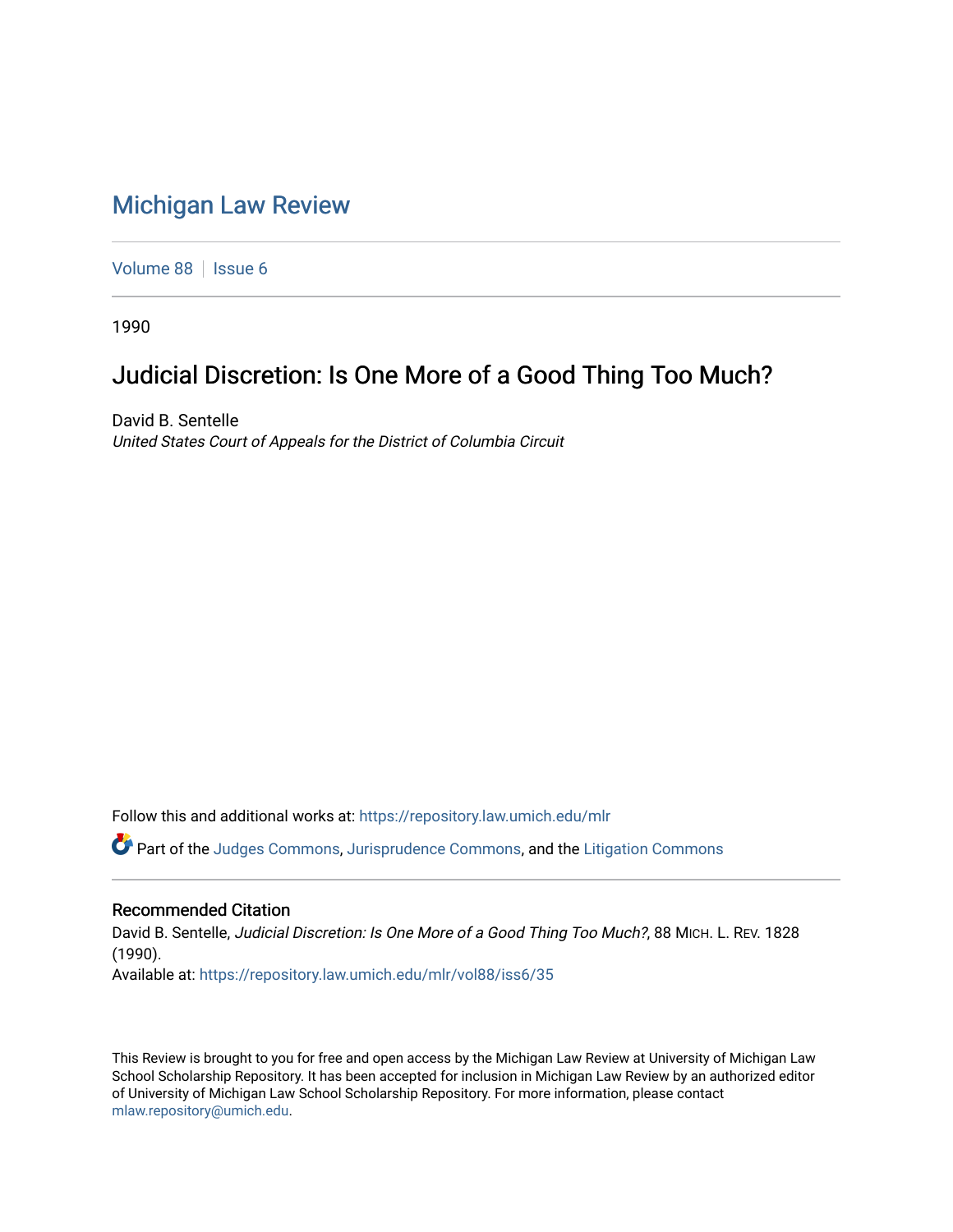### **JUDICIAL DISCRETION: IS ONE MORE OF A GOOD THING TOO MUCH?**

#### *David B. Sentelle\**

JUDICIAL DISCRETION. By *Aharon Barak.* Translated from the Hebrew by *Yadin Kaufmann.* New Haven: Yale University. 1989. Pp. xiv, 270. \$27.50.

In reviewing this text<sup>1</sup> by a Justice of the Supreme Court of Israel, I am mindful of the duty of anyone who writes for publication. Because the reader has given up something, specifically time or energy that might have been devoted to other entertaining or informative pursuits, the writer has a duty to provide something in return, that is, entertainment or information. Since few read reviews of legal texts for entertainment, the law book reviewer is obligated to provide information. That information should, I think, answer the following three questions: (1) Is this a "good" book? (2) Given a finite amount of time for side reading in the law, is this book a worthwhile expenditure of one's time? (3) Given a finite budget for the expansion of one's law library, should one buy this book? In the case of Justice Barak's newly translated text, the answer to the first question is certainly "yes"; the answer to the second, at least for American readers, is "probably not"; and the answer to the third is "no."

As to whether this is a good book, as I said, it is. Justice Barak writes clearly, treats subjects thoroughly, organizes well, and has produced a text that is a good deal more readable than many legal writers are capable of crafting. He draws on a broad personal background, having been a law professor at Hebrew University Law School since 1960, its Dean from 1974 to 1975, and serving several years as his country's attorney general, which involved service as legal advisor to peace negotiations with Egypt, including Camp David. Since 1978 he has served on his nation's highest court.

Barak draws from a wealth of material — Israeli, English, American, and French — heavily skewed to English-language sources. His aim is set out on the first page of his preface to the book: to answer the question, "How is the judge to exercise his discretion in the 'hard cases,' those in which he faces a number of lawful possibilities as to the legal norm itself?" (p. ix). He recognizes and draws from the wealth

<sup>•</sup> Circuit Judge, United States Court of Appeals for the District of Columbia Circuit. B.A. 1965, J.D. 1968, University of North Carolina. - Ed.

<sup>1.</sup> A. BARAK, JUDICIAL DISCRETION (1989).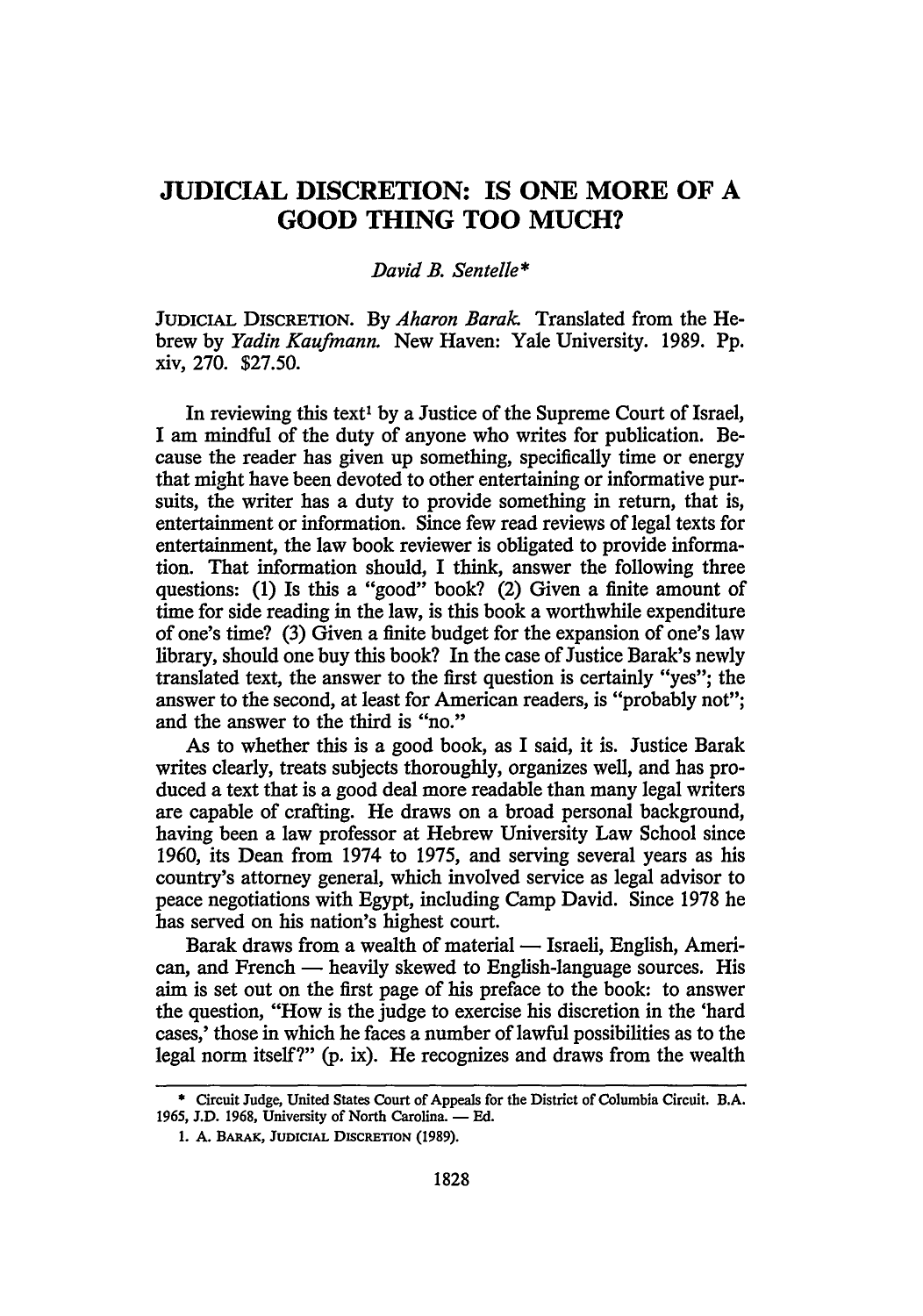of suggested answers already in the literature, considering a range of options from traditional-declaratory to positivist-realist thought  $-$  a spectrum of sources including Frank, Hart, and Dworkin. He cites and relies on Cardozo and Holmes, and conspicuously Justice Moshe Landau of his own Supreme Court.

Even in translation (and I confess that I lack the ability to read him in the original Hebrew), he displays a crisp, well-paced style, avoiding the pedantry and viscosity so many writers on the "heavier" legal topics either prefer, or can't escape.

Nonetheless, my answer to the second question remains negative. The American reader with finite time for side reading in the law probably should not expend it on this volume. Granted, Justice Barak has dealt with the problem of judge as lawmaker, and judge as bridger-ofthe-gaps-in-the-law in a skillful and scholarly fashion. Granted, he has done a craftsman-like job compiling the best, or at least the most representative thoughts on this subject  $-$  from Montesquieu to Cardozo, Hart, and Dworkin, with stops along the way for Greenawalt and Raz and various others, including a couple of my colleagues. Even so, it still probably isn't worth the time of any legal reader who lacks the deepest and widest interest in the subject.

Barak thoroughly carves the kernel from each of his varied sources. The problem is, having compiled the kernels into a single text, he adds very little to what he has compiled. Consider the first section of his two-section work, which is devoted to the sources of judicial discretion. The central analysis here (an analysis which underlies the second section treating "[!]imitations of [j]udicial [d]iscretion" (p. 11)) depends upon a division of the universe of cases into three categories — "easy," "intermediate," and "hard" (pp. 36-40). Barak first describes the easy cases: "many are the legal norms whose meaning with respect to a given system of facts is so simple and clear that their application involves no judicial discretion" (p. 36). Similarly, in the intermediate cases, "in the final analysis, the judge has no discretion in deciding them," but

[w]hat sets them apart from the easy cases is ... that in the intermediate cases both sides appear to have a legitimate legal argument supporting their position. A conscious act of interpretation is needed before the judge can conclude that the argument is in fact groundless and that there is only one lawful solution. [p. 39]

In the third category, the hard cases, "the judge is faced with a number of possibilities, all of which are lawful within the context of the system $\overline{p}$  (p. 40).

Certainly, there is nothing wrong with this analysis. Barak is easily able to find support for everything he writes about each of his categories. The trouble is, he is too easily able to find support. The analysis and almost everything he says about each category within his analysis is not only documentable, it has been documented. For exam-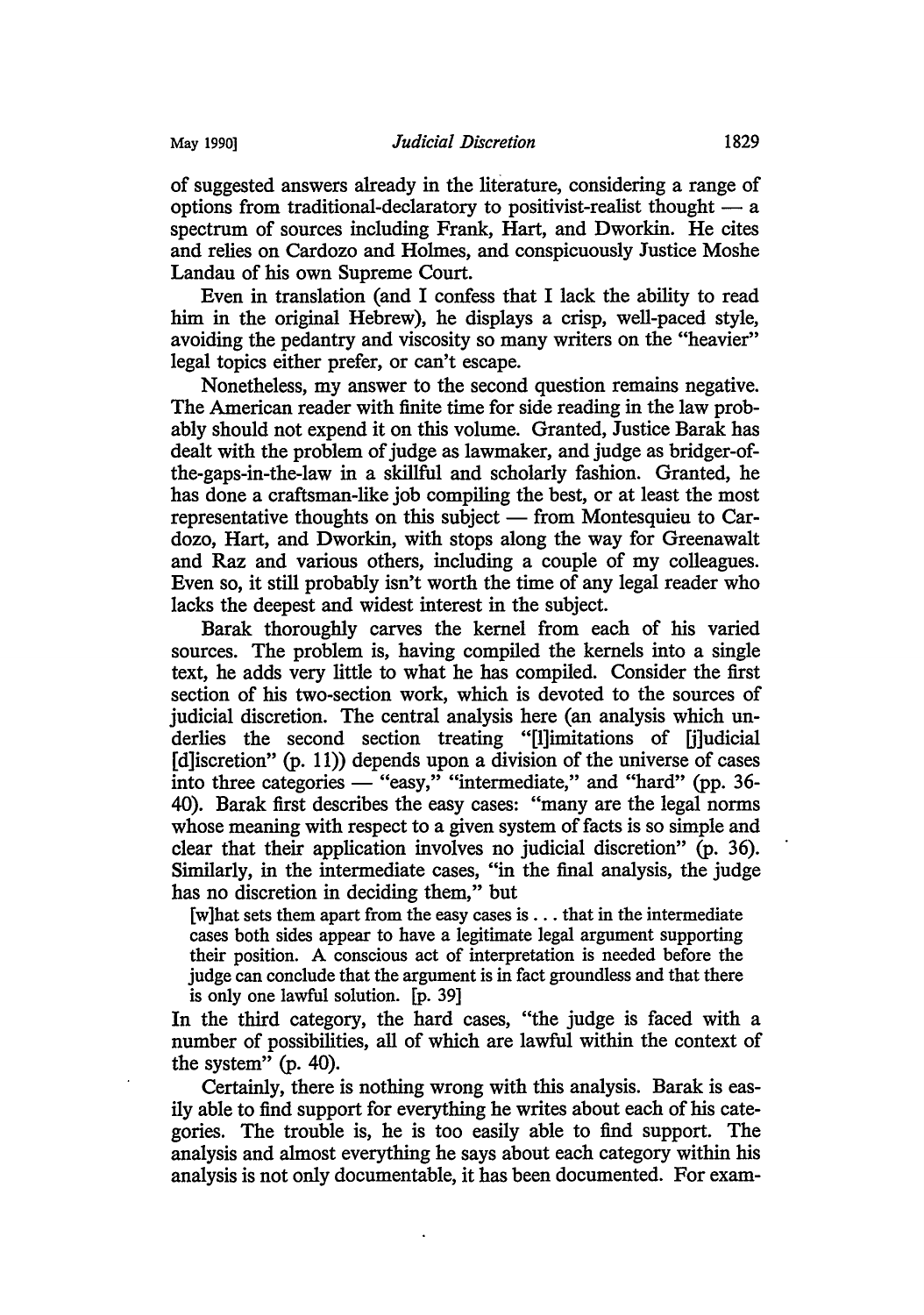ple, the three categories into which he has divided the litigation universe differ only slightly in terminology from the same analysis conducted by my colleague Harry T. Edwards in his article *The Role of a Judge in Modern Society: Some Reflections on Current Practice in Federal Appellate Adjudication.* 2 Barak's analysis of his three categories differs hardly at all from Judge Edwards' analysis of cases divided into "easy," "hard," and "very hard" categories.<sup>3</sup> Edwards, in turn, draws from and cites Greenawalt's *Discretion and Judicial Decision: The Elusive Quest for the Fetters that Bind Judges.* 4 Barak, Edwards, and Greenawalt all hark back to Justice Cardozo's book, *The Nature of Judicial Process.* <sup>5</sup>

Let me make it emphatically clear that I am in no way accusing Barak of plagiarism. He cites all his sources, and gives full credit everywhere it is due. The problem is, he adds very little to it. Although he applies the three-division universe of cases to a broader field than did Edwards — Barak treats *all* cases, not only appellate ones — this difference is almost immaterial to an understanding of jurisprudence. Thus, the reader who wishes only a synopsis of legal thought on the jurisprudential or philosophical underpinnings of judicial discretion as a source of law, and on the implications of the exercise of judicial discretion for the development of the body of law can spend less time and effort on the Edwards and Greenawalt articles while missing little that the Barak volume could add to those two excellent treatments. The reader wishing an in-depth knowledge, and who is willing and able to expend the time and effort, is far better advised to go to Barak's sources at the outset than to spend a few hours reading what amounts to a compendium only to wind up reading the sources anyway.

This lack of novelty pervades the text. In the section on limits of judicial discretion, for example, in a chapter dealing with judicial policy and models of adjudication, Barak does a fine, brief job of explaining three models: the declaratory model, the policy model, and the model of legislation as an incident to adjudication. As to the first, the declaratory model, he rejects the idea drawn from Montesquieu that "[t]he judge is the mouthpiece of the legislature and repeats the language of the law" (p. 230), just as he rejects Blackstone's idea that "[t]he judge expounds the rule hidden in the system" (p. 230). Even in his brief treatment he gives a passing wave to Dworkin as a modern apostle of a similar model. While he sees in the model some positive

<sup>2.</sup> Edwards, *The Role of a Judge in Modem Society: Some Reflections on Current Practice in Federal Appellate Adjudication,* 32 CLEV. ST. L. REV. 385, 389-92 (1984).

<sup>3.</sup> *Id.* 

<sup>4.</sup> Greenawalt, *Discretion and Judicial Decision: The Elusive Quest for the Fetters that Bind Judges,* 75 COLUM. L. REV. 359 (1975).

*<sup>5.</sup>* B. CARDOZO, THE NATURE OF JUDICIAL PROCESS (1921).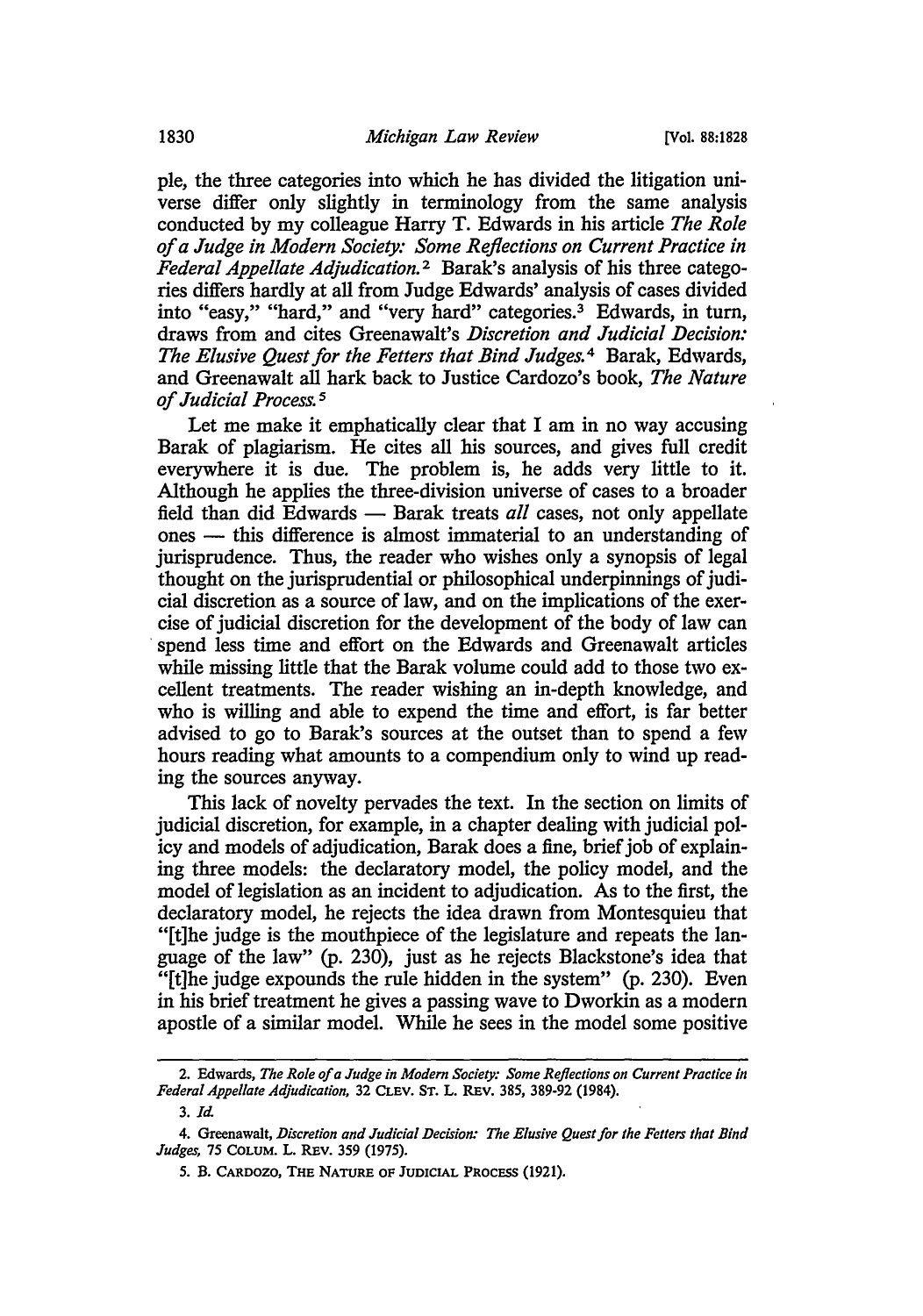features, he rejects it "as a model of judging," because "it does not reflect reality and is useless. It is based on a fiction  $\dots$  " (p. 232).

As to the policy model, under which "the judge determines the society's values as he sees them and formulates the law accordingly" (p. 231 ), thus affording the judge absolute discretion, he gives a good roadmap to its history in two brief but well-documented paragraphs. He notes its support among the "realists" of the 1930s and its reflection in the views of the modern Critical Legal Studies school (p. 231). He then rejects it as an inappropriate model, which does not describe judicial reality, and, when taken to its extreme, reaches the end of adjudication, as distinct from legislation (p. 232). Finally, he accepts the model of limited judicial discretion, represented by "legislation as an incident to adjudication" (p. 232). He notes its consistency with modern positivists and the members of the legal process school, citing Hart, McCormick, Sacks, and Fuller (p. 232).

Again, everything he has to say is most interesting, but his conclusion adds little or nothing to Chief Justice Holmes' formulation in his *Southern Pacific Company v. Jenson* dissent:6 "I recognize without hesitation that judges do and must legislate, but they can do so only interstitially; they are confined from molar to molecular motions." Insofar as further analysis is required, Cardozo added that to the English-language treatment of the subject decades ago,<sup>7</sup> and at least a sufficient body of scholarship has since been erected on the Holmes and Cardozo foundation by Hart, Dworkin, and probably too many others.

I am not as disparaging of Justice Barak's book as I may sound in these last few paragraphs. I am not saying that he wasted the time of all readers in writing the book, for this is not the case at all. I am simply saying that the reading of it may not be worth the time of the *American* or *British* reader. I do not doubt that Justice Barak's work is a worthwhile addition to the legal scholarship of modern Israel. That ancient nation is still a young state. Because modern Israel began its separate legal structure  $-$  as distinct from its British colonial roots — only in 1948, it is likely that legal scholarship there does not yet offer the wealth of theoretical and philosophical treatments of the judge as lawfinder or lawgiver abounding in the English language. My suspicion is strengthened by Barak's heavy reliance on English-language  $-i.e.,$  British and American  $-$  sources. No doubt, his work is a valuable contribution to the foundation of the independent thought of a separate Israeli jurisprudence. Some day, Barak and Landau may occupy in Israeli legal scholarship a role not unlike that of Cardozo and Holmes in American jurisprudence. But again, the American reader already has Holmes and Cardozo and volumes of scholarly

٠

<sup>6. 244</sup> U.S. 205, 221 (1917) (Holmes, J., dissenting).

<sup>7.</sup> *See* B. CARDOZO, *supra* note *5.*